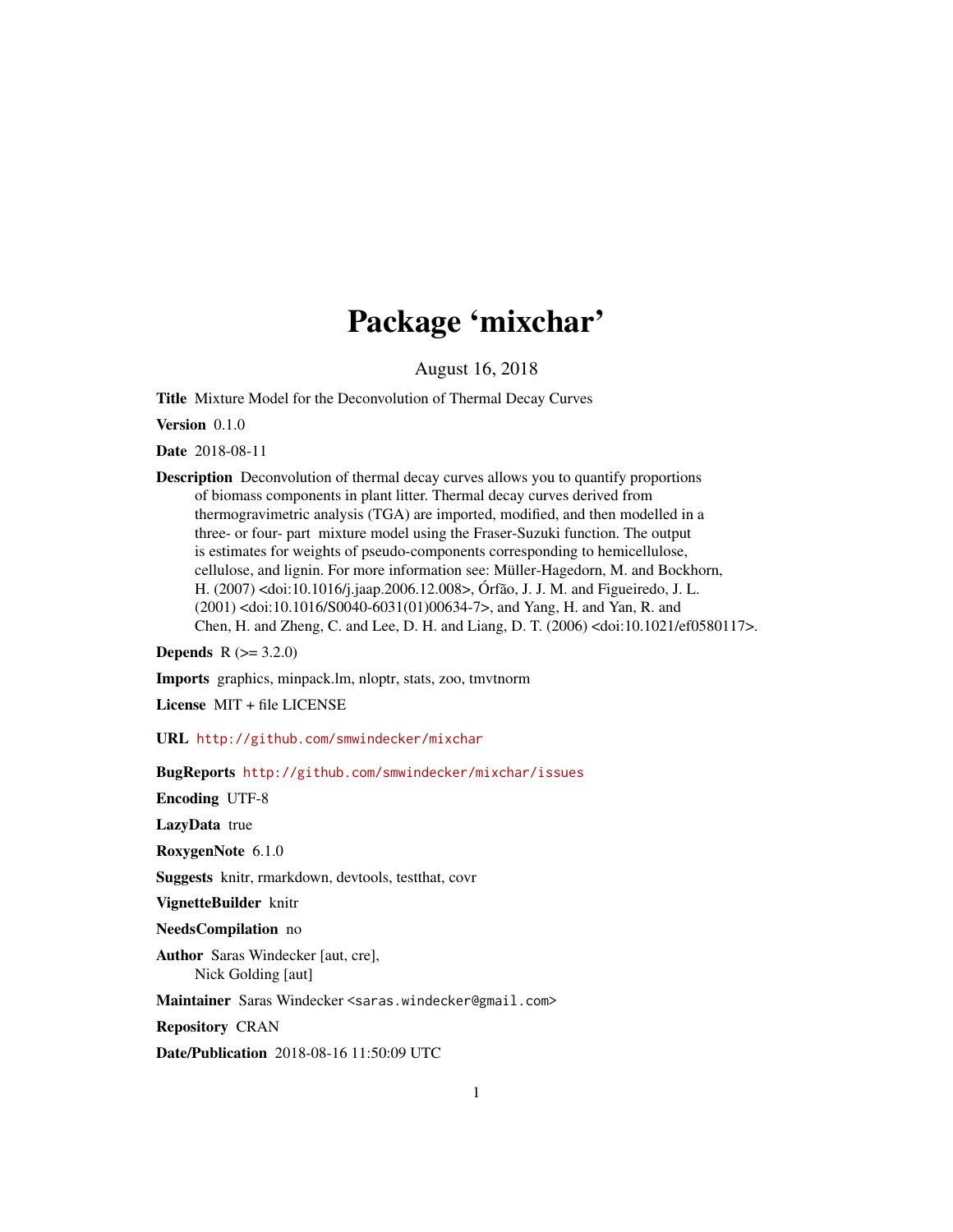## <span id="page-1-0"></span>R topics documented:

|       | $\overline{\mathbf{3}}$ |
|-------|-------------------------|
|       | $\overline{4}$          |
|       | 5                       |
|       | -6                      |
|       | -6                      |
|       | $\overline{7}$          |
|       | 7                       |
|       | -8                      |
|       | -8                      |
|       | -9                      |
|       | - 9                     |
|       |                         |
|       |                         |
|       |                         |
|       |                         |
|       |                         |
|       |                         |
|       |                         |
| Index | 14                      |

component\_weights *Accessor function to extract mean weights*

#### Description

Accessor function to extract mean weights

#### Usage

```
component_weights(object)
```
#### Arguments

object a decon object

### Value

Extract mean fractions of the object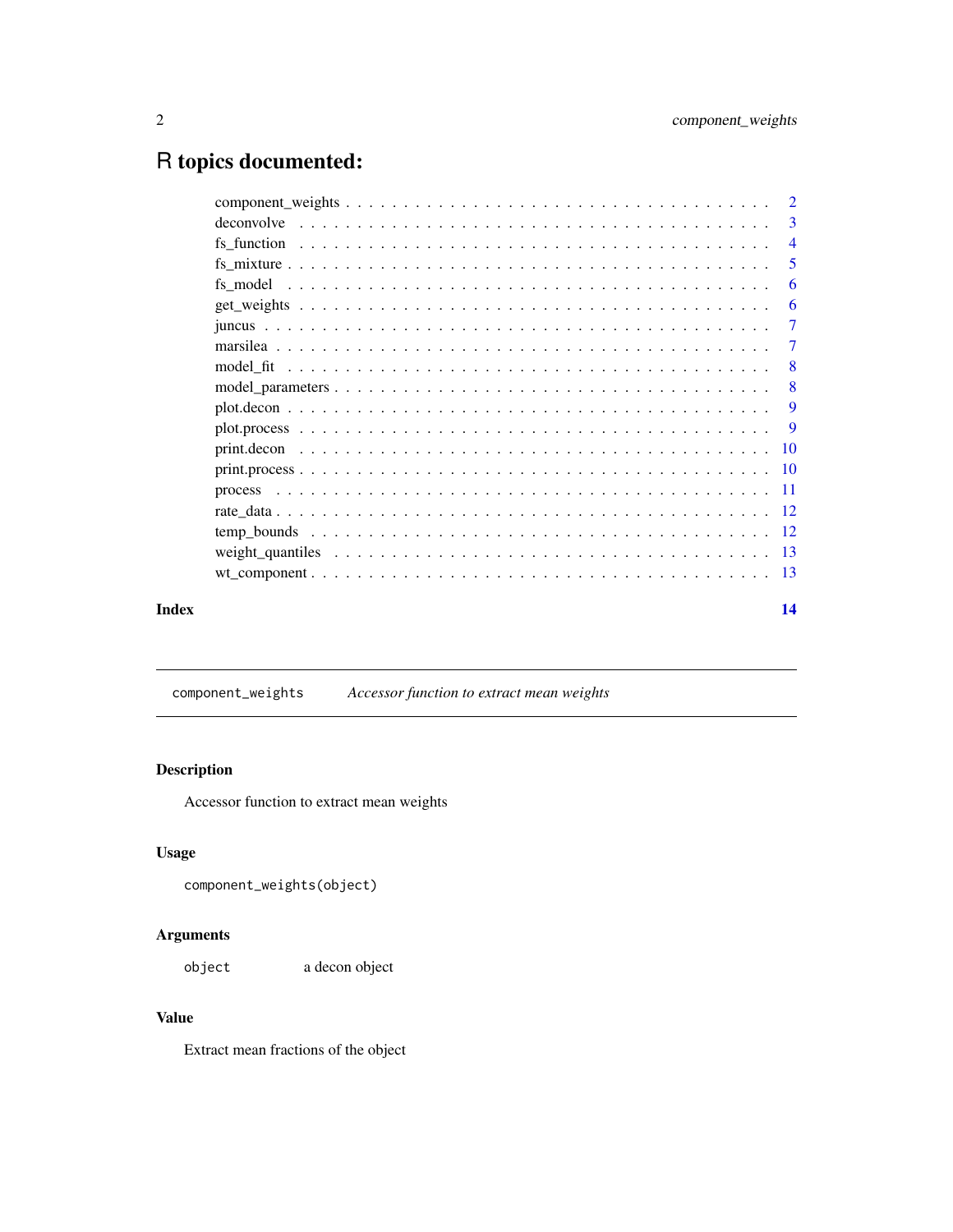#### <span id="page-2-0"></span>deconvolve 3

#### Examples

```
data(juncus)
tmp <- process(juncus, init_mass = 18.96,
              temp = 'temp_C', mass_loss = 'mass_loss')
output <- deconvolve(tmp)
component_weights(output)
```
#### deconvolve *Deconvolves Thermogravimetric Data*

#### Description

This function deconvolves thermogravimetric data using a Fraser-Suzuki mixture model

#### Usage

```
deconvolve(process_object, lower_temp = 120, upper_temp = 700,
  seed = 1, n_peaks = NULL, start_vec = NULL, lower_vec = NULL,
 upper_vec = NULL)
```
#### Arguments

|            | process_object process object obtained from process function                                                                                |
|------------|---------------------------------------------------------------------------------------------------------------------------------------------|
| lower_temp | lower temperature bound to crop dataset, default to 120                                                                                     |
| upper_temp | upper temperature bound to crop dataset, default to 700                                                                                     |
| seed       | random seed for nloptr optimiser                                                                                                            |
| n_peaks    | number of curves optional specification                                                                                                     |
| start_vec  | vector of starting values for nls function. Only specify this vector if you have<br>selected the number of curves in the n_peaks parameter. |
| lower_vec  | vector of lower bound values for nls. Only specify this vector if you have se-<br>lected the number of curves in the n_peaks parameter.     |
| upper_vec  | vector of upper bound values for nls. Only specify this vector if you have se-<br>lected the number of curves in the n_peaks parameter.     |

#### Value

decon list containing amended dataframe, temperature bounds, minpack.lm model fit, the number of curves fit, and estimated component weights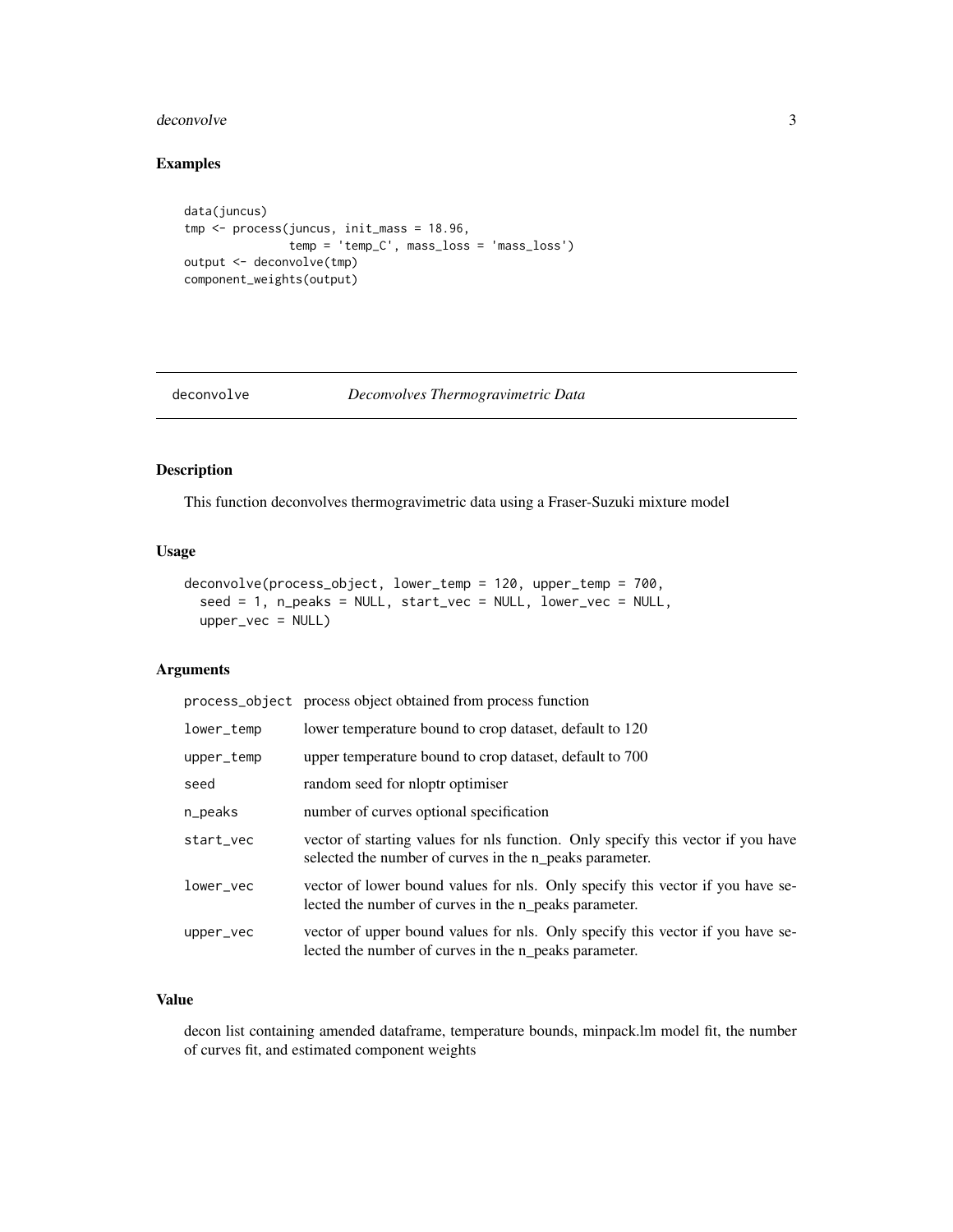#### Examples

```
data(juncus)
tmp <- process(juncus, init_mass = 18.96,
               temp = 'temp_C', mass_loss = 'mass_loss')
output <- deconvolve(tmp)
my_starting_vec <- c(height_1 = 0.003, skew_1 = -0.15, position_1 = 250, width_1 = 50,
                     height_2 = 0.006, skew_2 = -0.15, position_2 = 320, width_2 = 30,
                     height_3 = 0.001, skew_3 = -0.15, position_3 = 390, width_3 = 200)
output <- deconvolve(tmp, n_peaks = 3, start_vec = my_starting_vec)
```
fs\_function *Fraser-Suzuki function for a single curve*

#### Description

This function calculates the Fraser-Suzuki function.

#### Usage

fs\_function(temp, height, skew, position, width)

#### Arguments

| temp     | temperature values |
|----------|--------------------|
| height   | height value       |
| skew     | shape value        |
| position | position value     |
| width    | width value        |

#### Value

Fraser-Suzuki function

#### Examples

```
temp <- 150:600
fs_output <- fs\_function(temp, height = 0.004, skew = -.15,
position = 250, width = 50)
```
<span id="page-3-0"></span>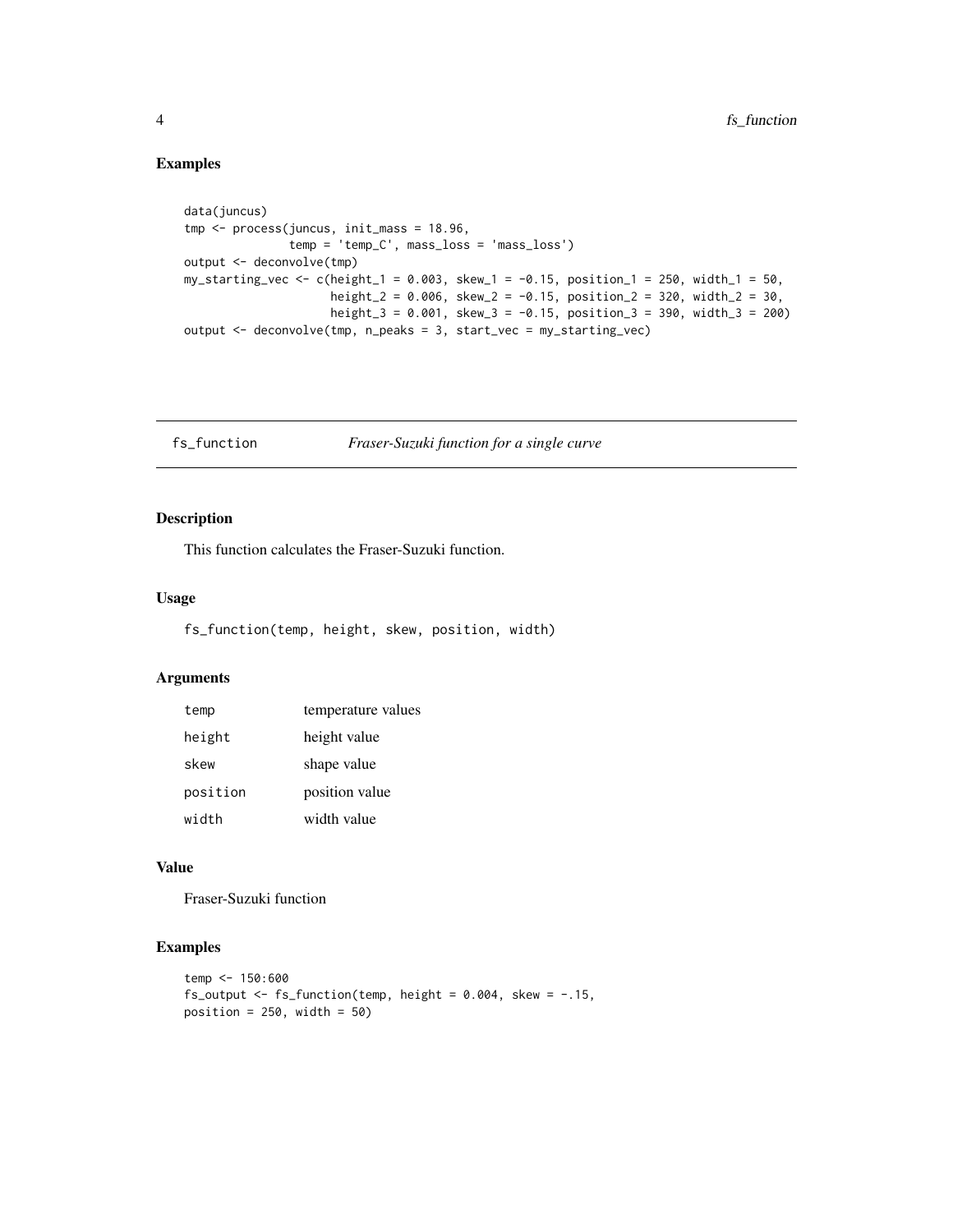<span id="page-4-0"></span>

Fraser-Suzuki mixture model

#### Usage

```
fs_mixture(temp, height_1, skew_1, position_1, width_1, height_2, skew_2,
 position_2, width_2, height_3, skew_3, position_3, width_3,
 height_0 = NULL, skew_0 = NULL, position_0 = NULL,
 width_0 = NULL
```
#### Arguments

| temp       | temperature values                                        |
|------------|-----------------------------------------------------------|
| height_1   | height value for hemicellulose                            |
| skew_1     | shape value for hemicellulose                             |
| position_1 | position value for hemicellulose                          |
| width_1    | width value for hemicellulose                             |
| height_2   | height value for cellulose                                |
| skew_2     | shape value for cellulose                                 |
| position_2 | position value for cellulose                              |
| width_2    | width value for cellulose                                 |
| height_3   | height value for lignin                                   |
| skew 3     | shape value for lignin                                    |
| position_3 | position value for lignin                                 |
| width_3    | width value for lignin                                    |
| height_0   | height value for second hemicellulose curve, if present   |
| skew_0     | shape value for second hemicellulose curve, if present    |
| position_0 | position value for second hemicellulose curve, if present |
| width_0    | width value for second hemicellulose curve, if present    |

#### Value

Fraser-Suzuki model output

#### Examples

```
temp <- 150:600
fs_mixture_output <- fs_mixture(temp,
height<sub>1</sub> = 0.003, skew<sub>-1</sub> = -0.15, position<sub>-1</sub> = 250, width<sub>-1</sub> = 50,
height_2 = 0.006, skew_2 = -0.15, position_2 = 320, width_2 = 30,
height_3 = 0.001, skew_3 = -0.15, position_3 = 390, width_3 = 200)
```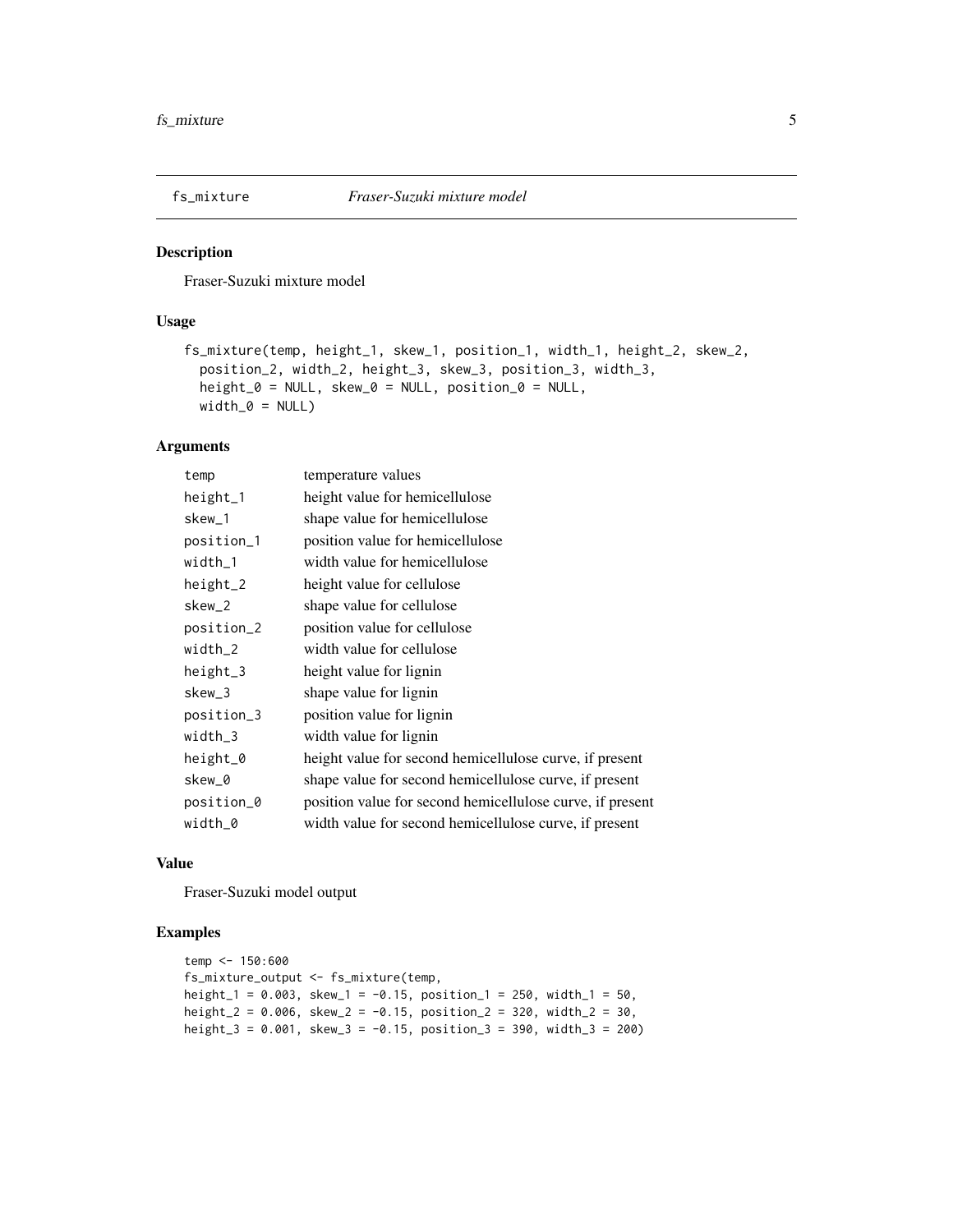<span id="page-5-0"></span>

Non-linear model output using optimised parameter values with a three-part mixture model using Fraser-Suzuki equation

#### Usage

fs\_model(dataframe, params, lb, ub)

#### Arguments

| dataframe | dataframe                 |
|-----------|---------------------------|
| params    | starting parameter values |
| 1b        | lower bounds for model    |
| ub        | upper bounds for model    |

#### Value

model output

get\_weights *Calculate weight quantiles*

#### Description

Calculate weight quantiles

#### Usage

get\_weights(param\_vec, output)

#### Arguments

| param_vec | parameter estimates from minpack model |
|-----------|----------------------------------------|
| output    | deconvolve output of model             |

#### Value

weights for each component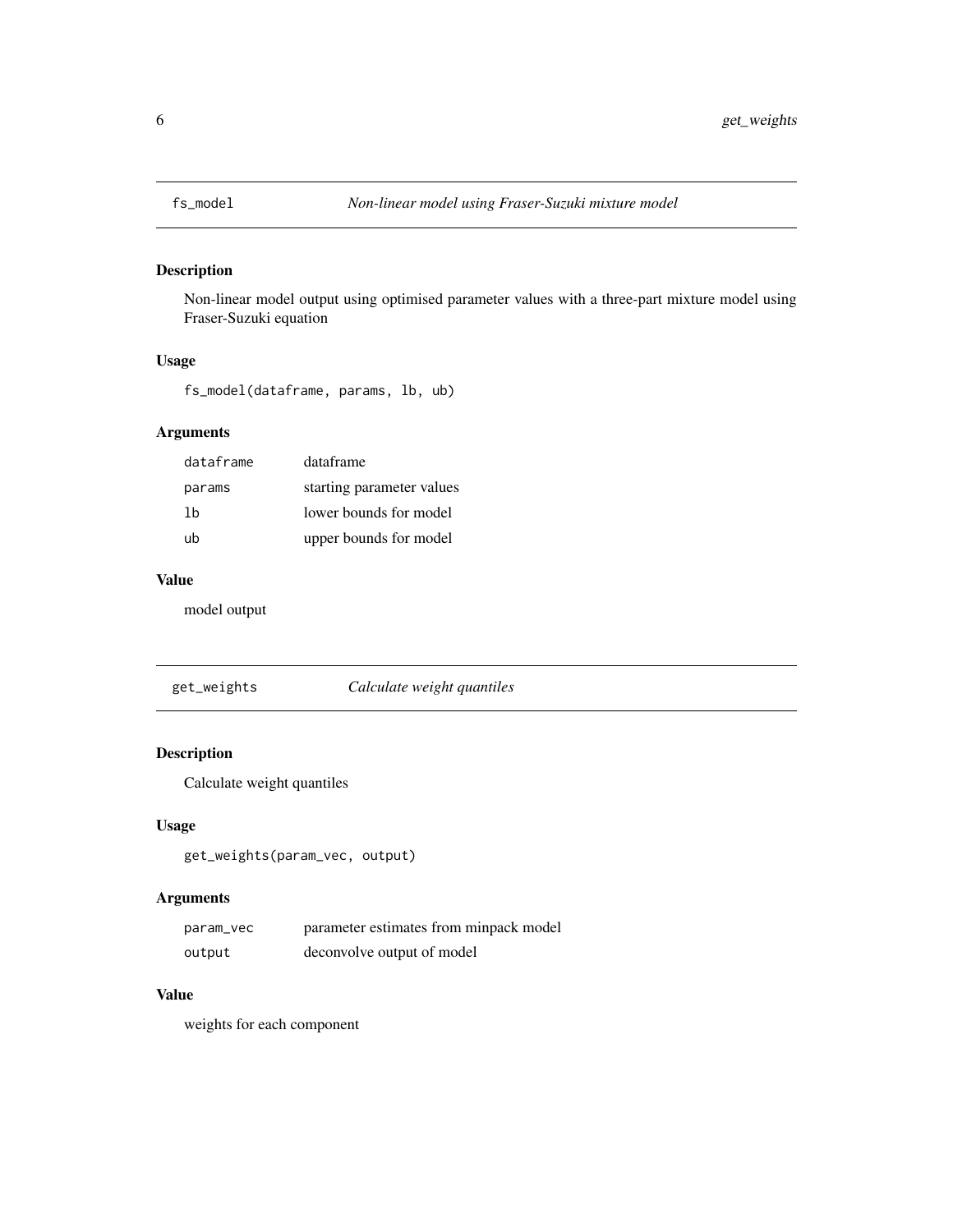<span id="page-6-0"></span>

Raw thermogravimetric data from the wetland rush, J. amabilis

#### Usage

data(juncus)

#### Format

An object of class 'cross'

#### Source

Saras M Windecker

#### Examples

data(juncus)

marsilea *Thermogravimetric data for Marsilea drumondii*

#### Description

Raw thermogravimetric data from the wetland forb, M. drumondii.

#### Usage

data(marsilea)

#### Format

An object of class 'cross'

#### Source

Saras M Windecker

#### Examples

data(marsilea)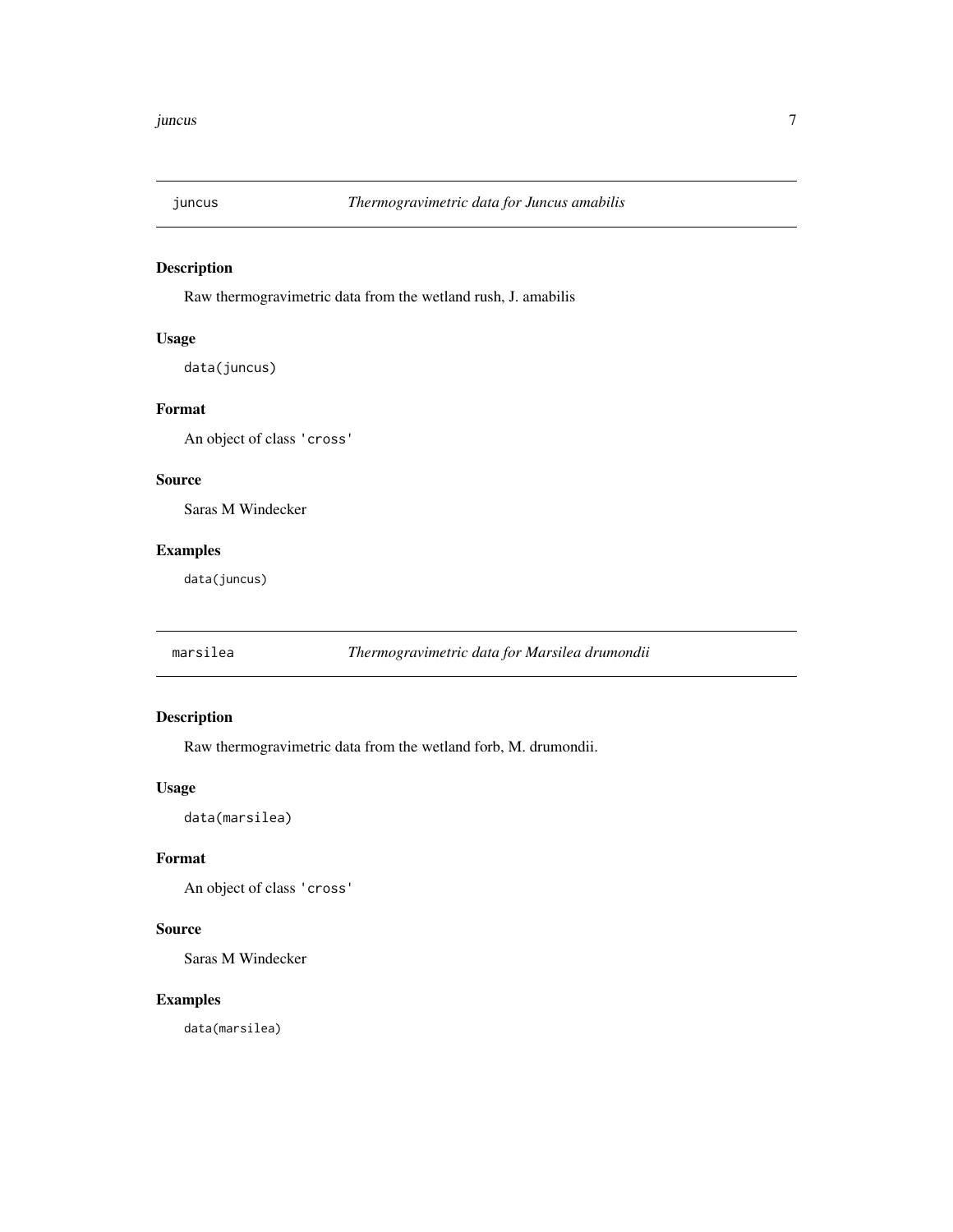<span id="page-7-0"></span>

Accessor function to extract model fit

#### Usage

model\_fit(object)

#### Arguments

object a decon object

#### Value

\$minpack.lm of the object

#### Examples

```
data(juncus)
tmp <- process(juncus, init_mass = 18.96,
               temp = 'temp_C', mass_loss = 'mass_loss')
output <- deconvolve(tmp)
model_fit(output)
```
model\_parameters *Accessor function to extract model parameters*

#### Description

Accessor function to extract model parameters

#### Usage

model\_parameters(object)

#### Arguments

object a decon object

#### Value

model parameters from minpack.lm::nlsLM fit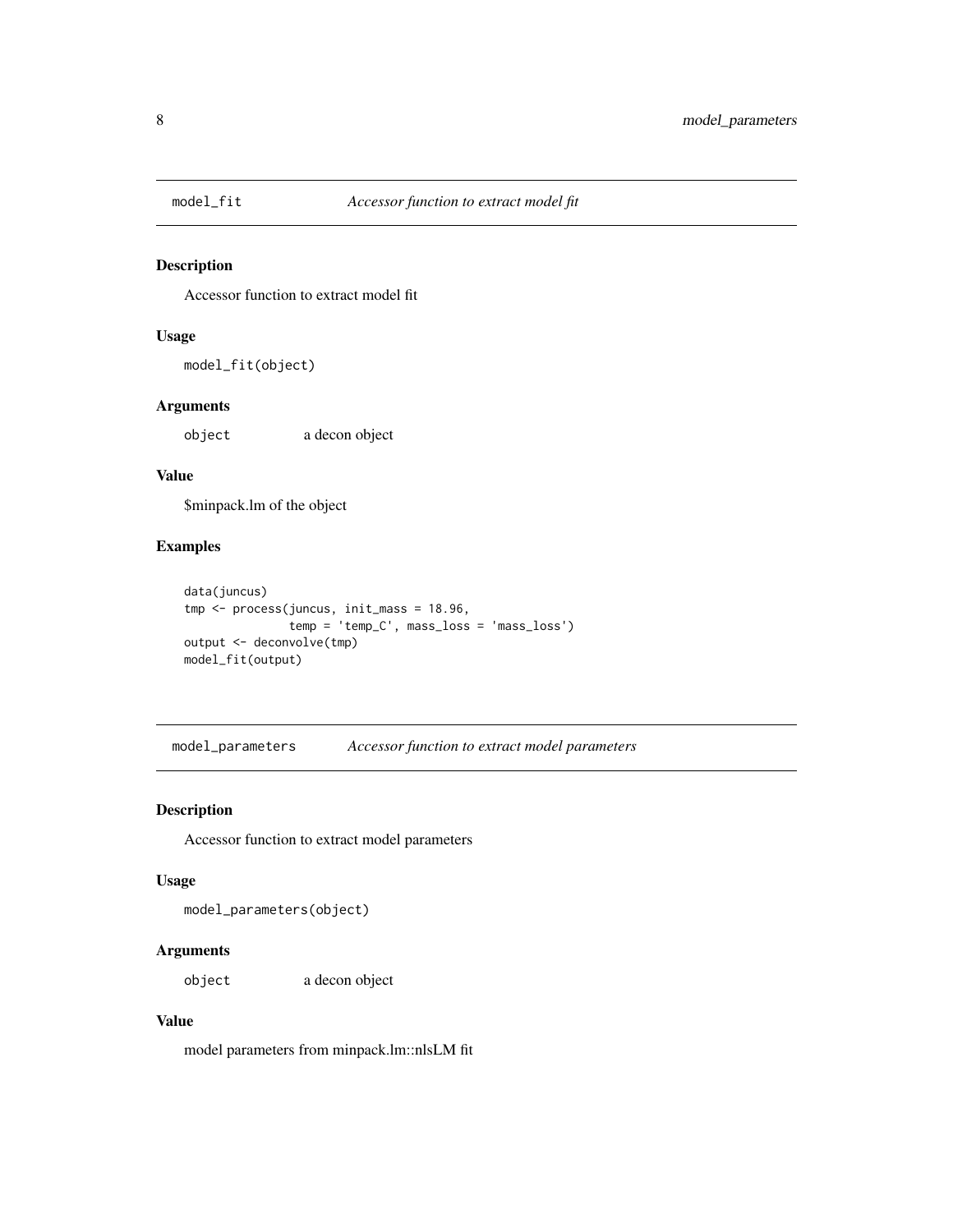#### <span id="page-8-0"></span>plot.decon 9

#### Examples

```
data(juncus)
tmp <- process(juncus, init_mass = 18.96,
              temp = 'temp_C', mass_loss = 'mass_loss')
output <- deconvolve(tmp)
model_parameters(output)
```
plot.decon *Default S3 plot method for decon objects (derived from 'deconvolve()')*

#### Description

This function sets up the default plotting method for outputs from deconvolve function

#### Usage

## S3 method for class 'decon'  $plot(x, bw = TRUE, ...)$ 

#### Arguments

|                         | decon object as generated by deconvolve                                                |
|-------------------------|----------------------------------------------------------------------------------------|
| bw                      | logical argument indicating whether the plot should be in black and white or<br>colour |
| $\cdot$ $\cdot$ $\cdot$ | other options passed to plot                                                           |

#### Value

plot

plot.process *Default S3 plot method for process objects (derived from 'process()')*

#### Description

This function sets up the default plotting method for outputs from process function

#### Usage

```
## S3 method for class 'process'
plot(x, plot_type = NULL, cex = 1, ...)
```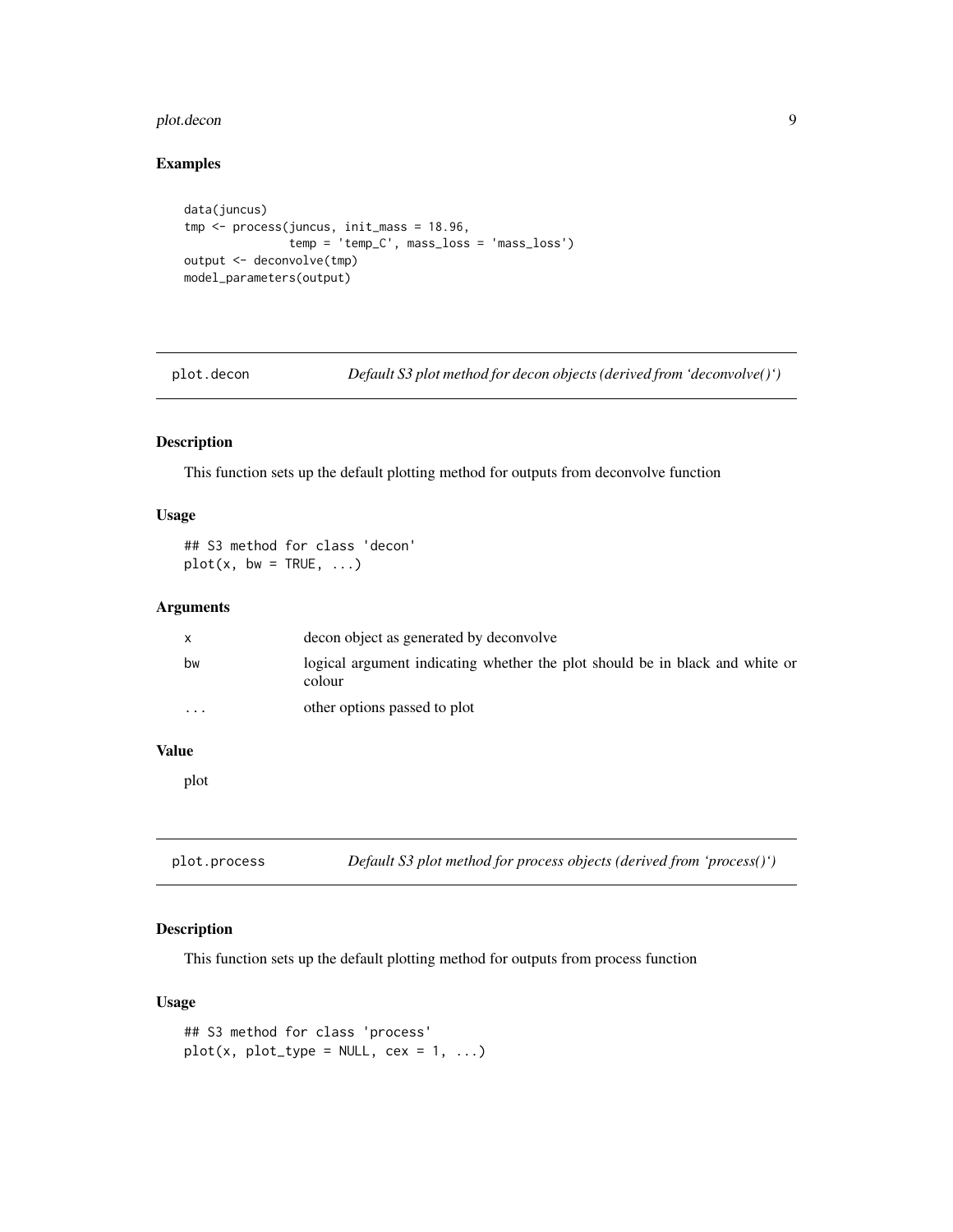#### <span id="page-9-0"></span>Arguments

| $\mathsf{x}$            | process object as generated by process                                     |
|-------------------------|----------------------------------------------------------------------------|
| plot_type               | defaults to both plots. Can specify 'mass' or 'rate' curves by themselves. |
| cex                     | size of plots features                                                     |
| $\cdot$ $\cdot$ $\cdot$ | other options passed to plot                                               |

#### Value

plot

print.decon *Default S3 print method for decon object (derived from 'deconvolve()')*

#### Description

This function sets up the default print method for outputs from deconvolve function

#### Usage

## S3 method for class 'decon'  $print(x, \ldots)$ 

#### Arguments

|          | decon object as generated by deconvolve |
|----------|-----------------------------------------|
| $\cdots$ | other options passed to plot            |

#### Value

print output

print.process *Default S3 print method for process object (derived from 'process()')*

#### Description

This function sets up the default print method for outputs from process function

#### Usage

```
## S3 method for class 'process'
print(x, \ldots)
```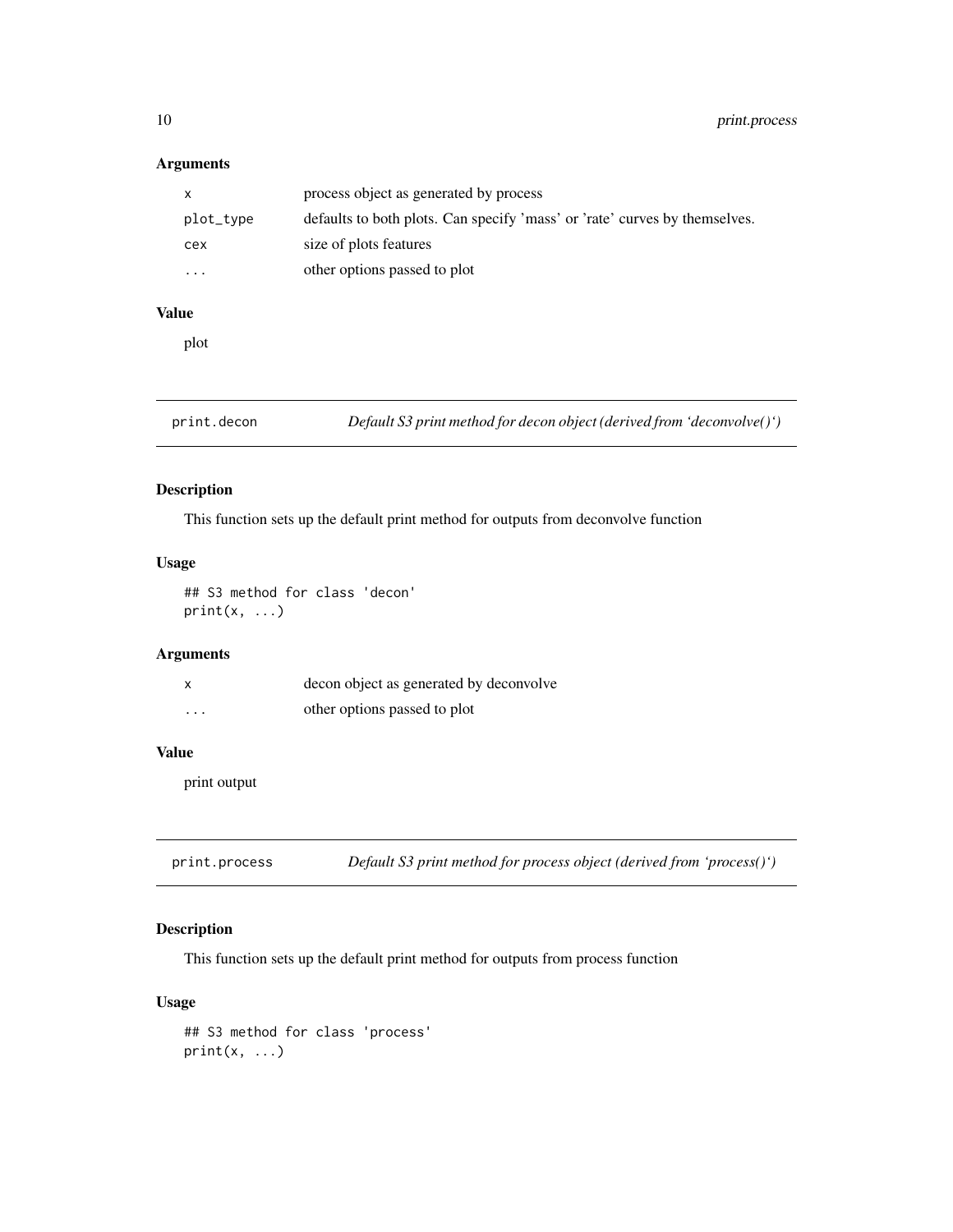#### <span id="page-10-0"></span>process and the process in the process in the process in the process in the process in the process in the process in the process in the process in the process in the process in the process in the process in the process in

#### Arguments

|          | process object as generated by deconvolve |
|----------|-------------------------------------------|
| $\cdots$ | other options passed to plot              |

#### Value

print output

process *Calculates the derivative rate of mass loss of thermogravimetric data*

#### Description

This function processes thermogravimetric data by calculating the derivative of mass loss

#### Usage

```
process(data, init_mass, temp, mass_loss = NULL, mass = NULL,
  temp\_units = "C")
```
#### Arguments

| data        | dataframe                                                                                     |
|-------------|-----------------------------------------------------------------------------------------------|
| init_mass   | numeric value of initial sample mass in mg                                                    |
| temp        | column name containing temperature values                                                     |
| $mass_loss$ | column name containing mass loss values in mg                                                 |
| mass        | column name containing mass values in mg                                                      |
| temp_units  | specify units of temperature, default = Celsius. Can specify $K'$ or 'Kelvin' if in<br>Kelvin |

#### Value

process list containing modified dataframe, initial mass of sample, and maximum and minimum temperature values

#### Examples

```
data(juncus)
tmp <- process(juncus, init_mass = 18.96,
               temp = 'temp_C', mass_loss = 'mass_loss')
```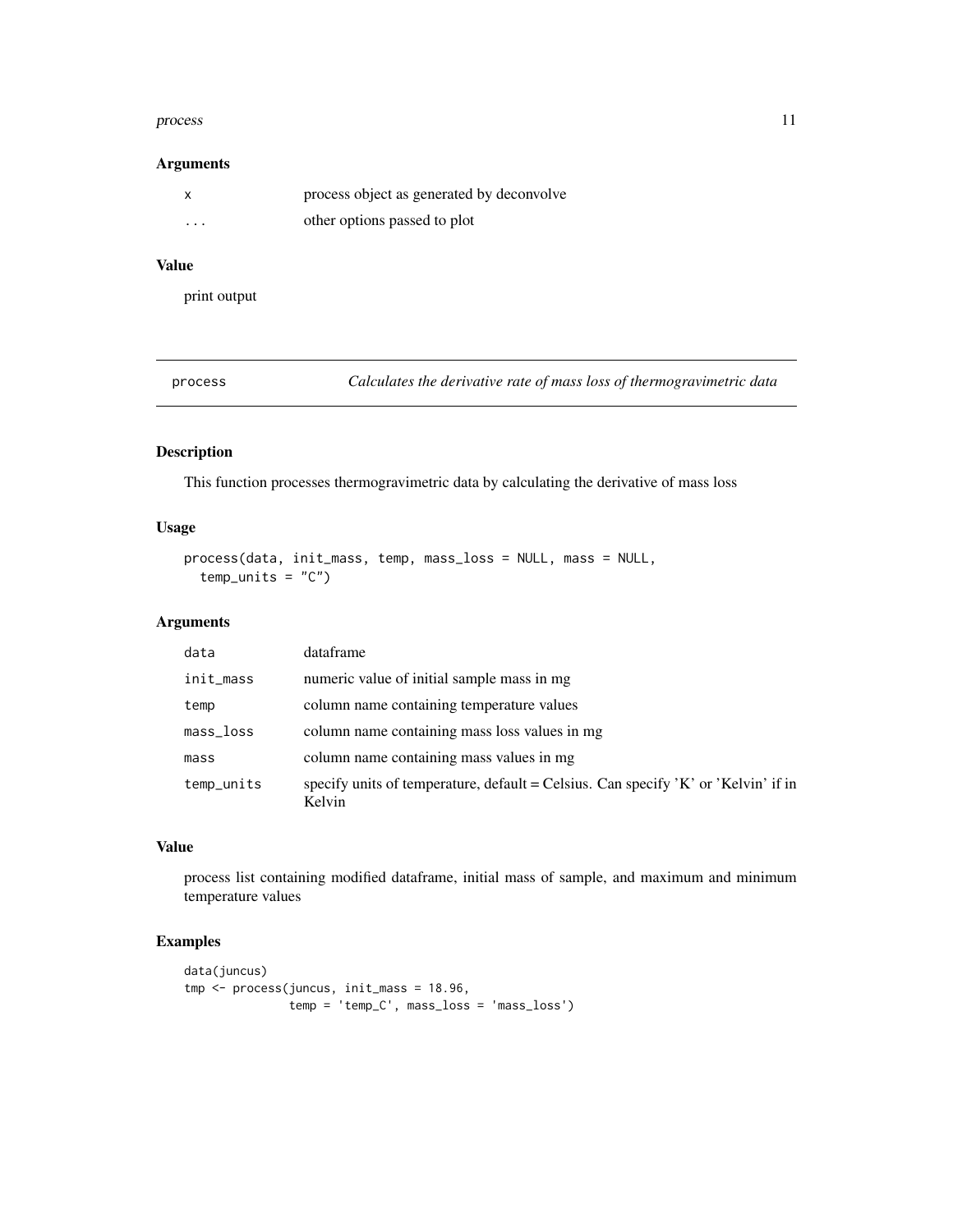<span id="page-11-0"></span>

Accessor function to extract processed dataframe

#### Usage

rate\_data(object)

#### Arguments

object a process or deconvolve object

#### Value

Dataframe of the object

#### Examples

```
data(juncus)
tmp <- process(juncus, init_mass = 18.96,
               temp = 'temp_C', mass_loss = 'mass_loss')
rate_data(tmp)
```
temp\_bounds *Accessor function to extract selected temperature bounds*

#### Description

Accessor function to extract selected temperature bounds

#### Usage

```
temp_bounds(object)
```
#### Arguments

object the output of either the process or deconvolve functions

#### Value

Temperature bounds of the data in the object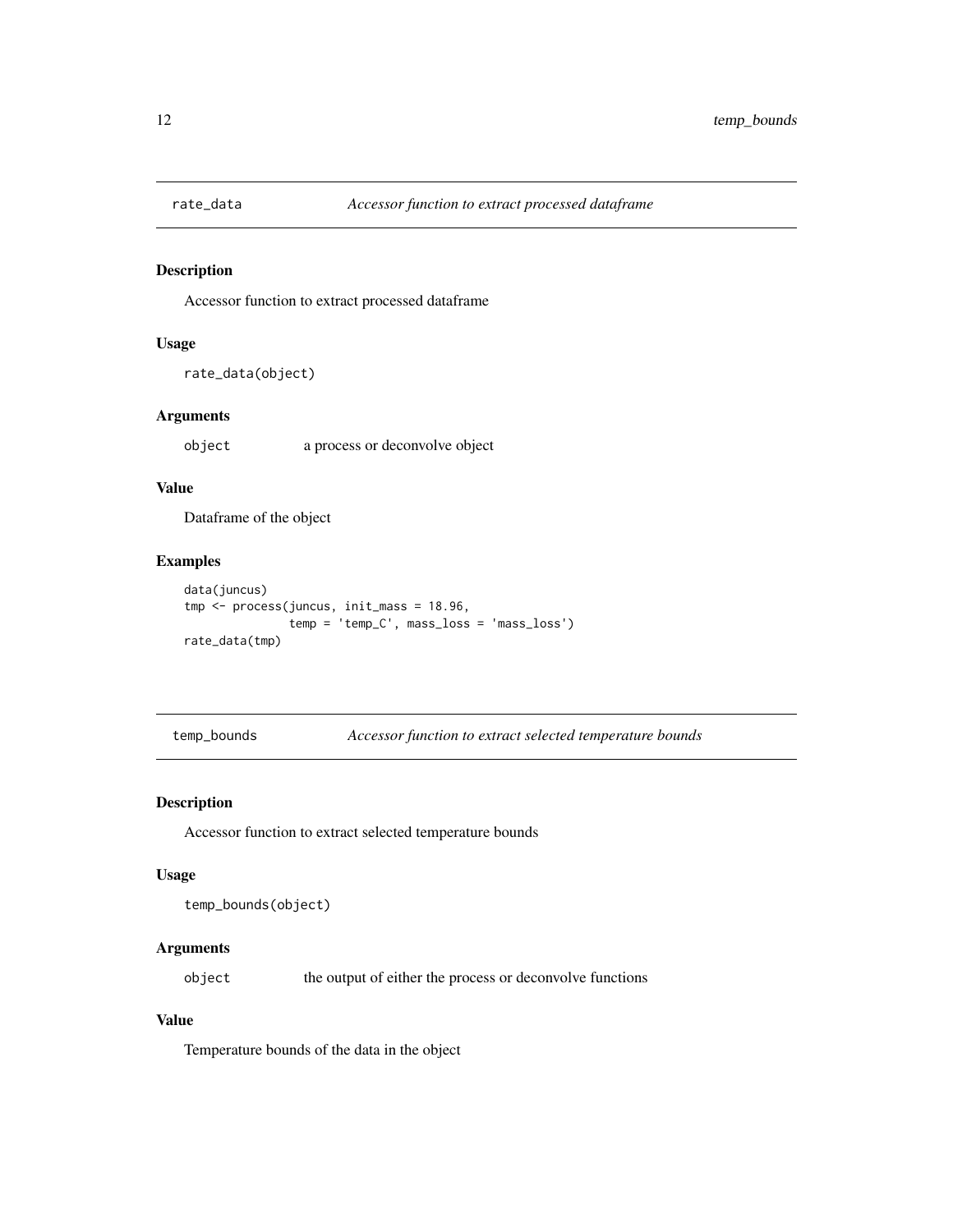#### <span id="page-12-0"></span>weight\_quantiles 13

#### Examples

```
data(juncus)
tmp <- process(juncus, init_mass = 18.96,
              temp = 'temp_C', mass_loss = 'mass_loss')
temp_bounds(tmp)
```
weight\_quantiles *Calculate weight quantiles*

#### Description

Calculate weight quantiles

#### Usage

weight\_quantiles(output, seed)

#### Arguments

| output | dataframe |
|--------|-----------|
| seed   | seed      |

#### Value

list of means and confidence intervals of weight estimates

| wt_component | Calculate weight single component |
|--------------|-----------------------------------|
|--------------|-----------------------------------|

#### Description

Calculate weight single component

#### Usage

```
wt_component(j, param_vec, lower_temp, upper_temp)
```
#### Arguments

| j          | component               |
|------------|-------------------------|
| param_vec  | vector of parameters    |
| lower_temp | lower temperature bound |
| upper_temp | upper temperature bound |

#### Value

weight of component